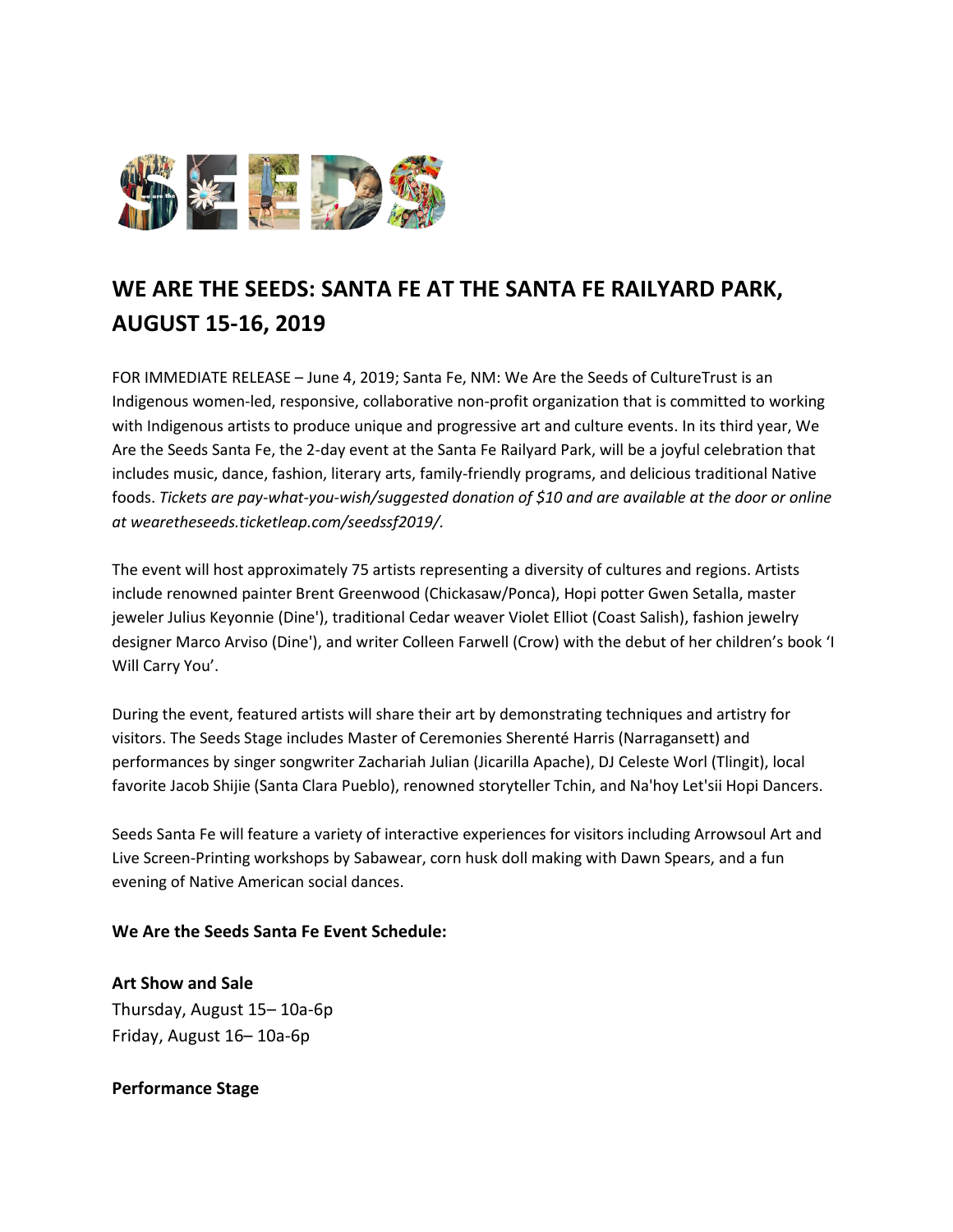Thursday, August 15– 10a-4:30p Friday, August 16– 10a-6p

#### **Basket Weavers Collective**

August 15-16/10a-6p Elder basket weavers representing Apache, Pueblo, Coast Salish, and Dine' communities will convene to work, share, and discuss their traditions and techniques.

## **Archival photo project with photographer Roberto Jackson (Gila River)**

August 15-16/times TBD

A studio will be created on site to capture formal portraits of We Are the Seeds artists, performers, and participants to document and honor those who are an integral part of the Seeds movement. Curated images will be displayed online and as part of a future gallery exhibition. Visitors will have the opportunity to have their portrait taken by Roberto for a fee.

# **Youth Art Creation Station/Arrowsoul Art and Live screen printing by Sabawear (Dine'/Walatowa)**

August 15-16/10a-6p

Visitors will learn about screen printing processes and make their own designs with hands on instruction.

# **Corn Husk Doll Workshop with Dawn Spears (Narragansett/Choctaw)**

August 15-16/10a-6p Visitors are invited to make a cornhusk doll and learn about their purpose and history.

## **Honor Women Project**

August 15-16/10a-6p Seeds Santa Fe will highlight and honor Indigenous women artists. Each of the featured artists will share and demonstrate their techniques for visitors.

# **Complete the Circle Program with Sherenté Harris (Narragansett)**

# August 15-16/2p-2:30p

Sherenté Mishitashin Harris intertwines the stories of his cultural path with his Two Spirit identity, to evoke an emotion that sparks dialogue regarding ideologies that are too often silenced. Through writing, speaking, performance, and visual art, Sherenté opposes the prolonged issue of Indigenous invisibility and brings about positive cultural change for LGBTQ+ and Two Spirit people within Indigenous communities.